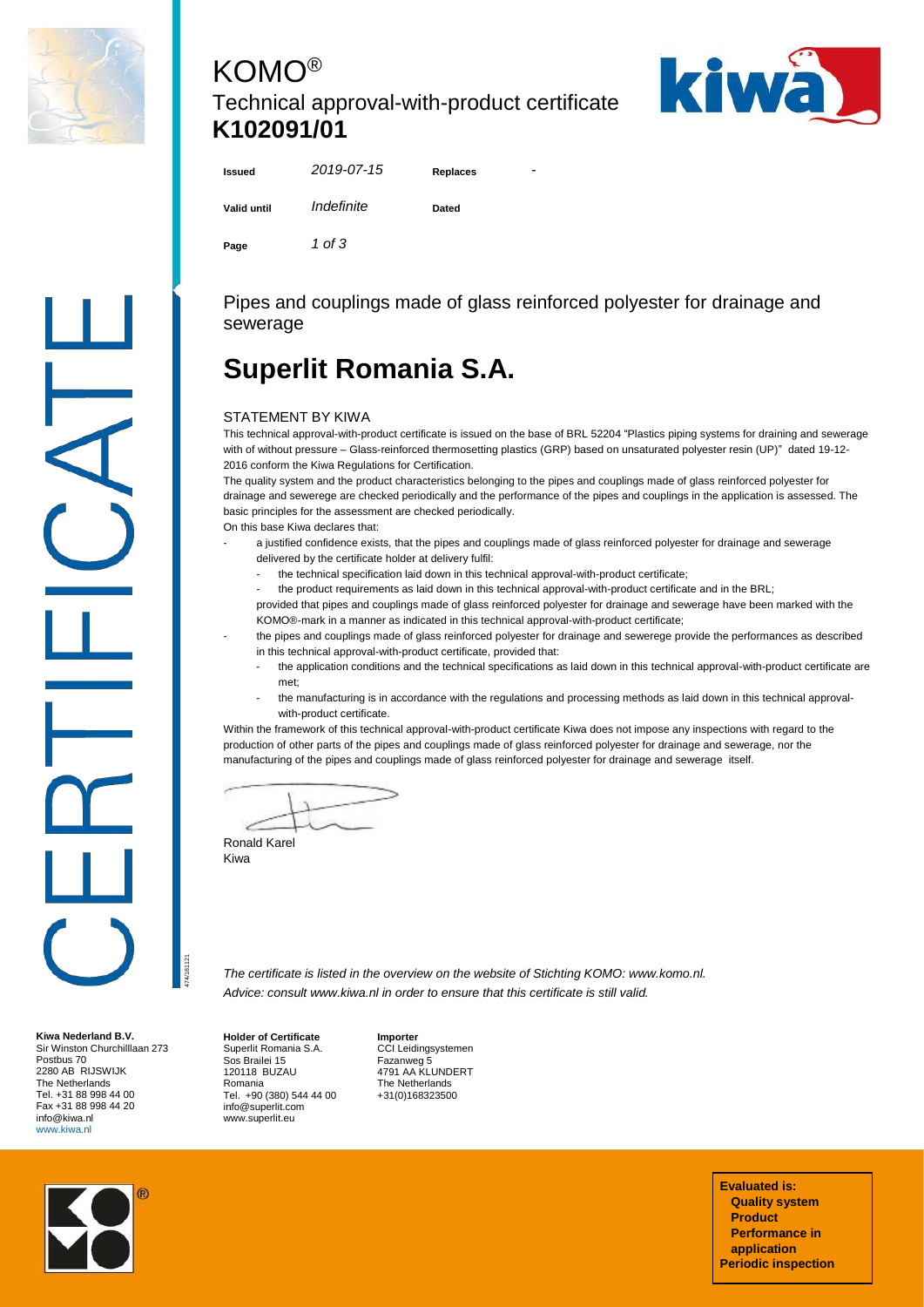## KOMO<sup>®</sup> Technical approval-with-product certificate K102091/01

page 2 of 3

### Pipes and couplings made of glass reinforced polyester for drainage and sewerage

### **TECHNICAL SPECIFICATION**

#### **General**

To this certificate belong pipes, couplings and joints in conformity with evaluation guideline BRL 52204 "Plastics piping systems for drainage and sewerage with or without pressure – glass reinforced thermosetting plastics (GRP) based on unsaturated polyester resin (UP) dated 2016-12-19".

#### **Pipes and couplings**

Pipes and couplings are designed for uni-axial use (without hydrostatic end thrust). Only SUPERLIT GRP Couplings, consisting of a GRP sleeve with a permanently fitted, full width EPDM gasket seal belong to this certificate.

#### **Pressure class (PN)**

1, 2.5, 4, 6, 10, 16.

#### **Nominal diameter range (DN)**

DN 150 up to and including DN 2400, according to manufacturer's list.

#### **Stiffness class (SN)**

5000, 10000, 20000.

#### **MARKING**

#### **Pipes**

Marking details shall be printed or formed directly on the pipes in such a way that the marking does not initiate cracks or other types of failure. If printing is used, the colouring of the printed information shall differ from the basic colouring of the product and such that the markings shall be readable without magnification.

The following marking details shall be on the outside of each pipe, and in the case of pipes of DN 600 or greater shall be either on the inside or on the outside surface:

- Number of this evaluation guideline "BRL 52204" or "EN 14364";
- Nominal size DN and diameter series "B";
- Stiffness rating SN in accordance with clause 4 of EN 14364;
- Pressure rating PN in accordance with clause 4 of EN 14364;
- Manufacturer's name or identification;
- Date or code of manufacture;
- Certificate number.
- Quality mark: letters KOMO or KOMO® logo.

#### **Couplings**

Marking details shall be printed or formed directly on the couplings in such a way that the marking does not initiate cracks or other types of failure. If printing is used, the colouring of the printed information shall differ from the basic colouring of the product in such a way that the markings shall be readable without magnification.

The following marking details shall be on the outside of each coupling, and in the case of couplings of DN 600 or greater shall be either on the inside or on the outside surface:

- Number of this evaluation guideline "BRL 52204" or "EN 14364";
- Nominal size DN and diameter series "B";
- Pressure rating PN in accordance with clause 4 of EN 14364;
- Manufacturer's name or identification;
- Date or code of manufacture;
- Certificate number.
- Quality mark: letters KOMO or KOMO® logo.

#### **RECOMMENDATION FOR THE CUSTOMER**

Check at the time of delivery whether:

- the supplier has delivered in accordance with the agreement;
- the mark and the marking method are correct;
- the products show no visible defects as a result of transport etc.